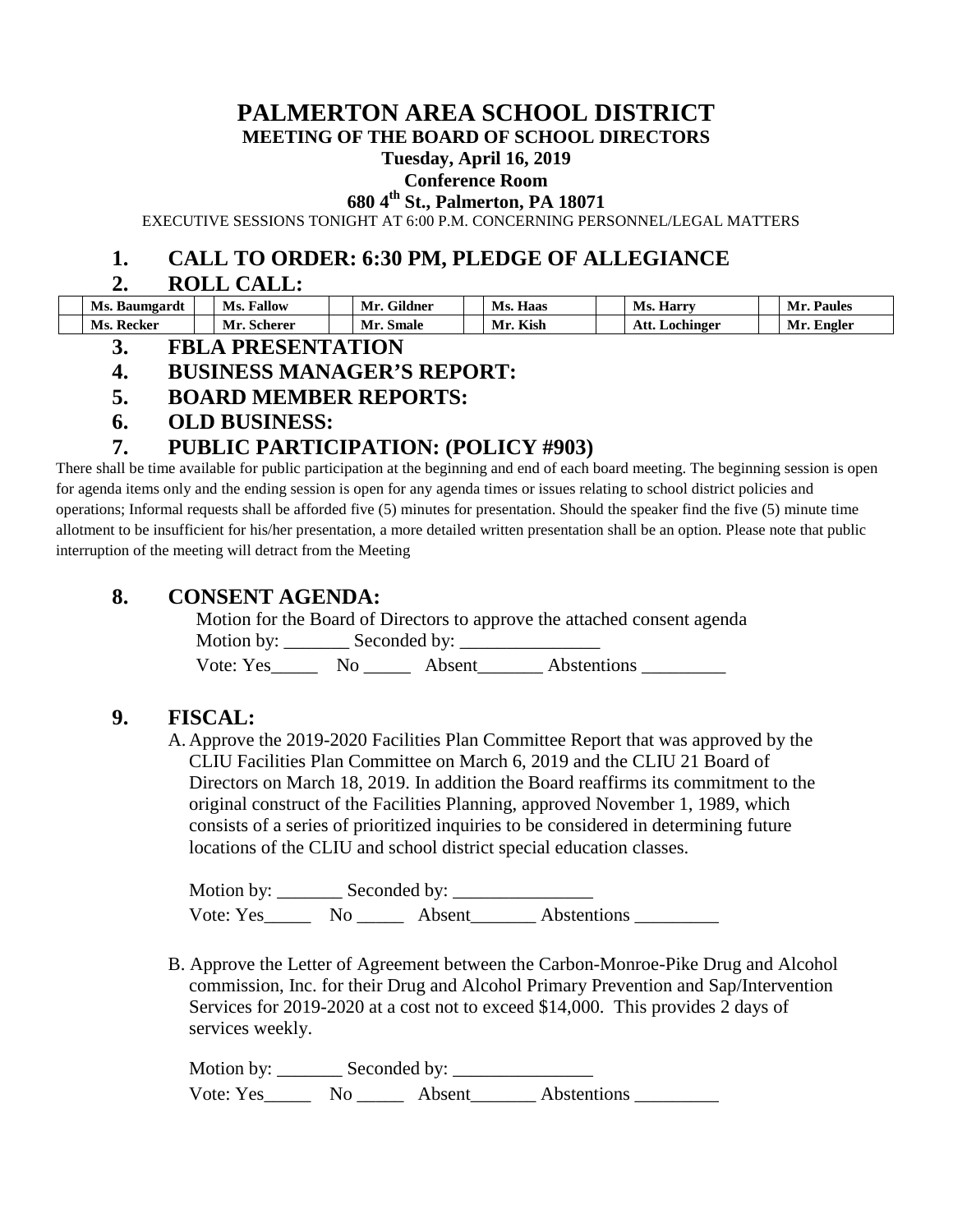- C. It is recommended that the Board of Directors approve the enclosed Budget Transfers. Motion by: \_\_\_\_\_\_\_ Seconded by: \_\_\_\_\_\_\_\_\_\_\_\_\_\_\_ Vote: Yes\_\_\_\_\_\_\_ No \_\_\_\_\_\_\_ Absent\_\_\_\_\_\_\_\_ Abstentions \_\_\_\_\_\_\_\_\_\_
- D. It is recommended that the Board of Directors approve the Barry Isett & Associates' proposal for the High School Music Suite Renovations. (as submitted) Motion by: Seconded by: Vote: Yes\_\_\_\_\_\_\_ No \_\_\_\_\_\_ Absent\_\_\_\_\_\_\_\_ Abstentions \_\_\_\_\_\_\_\_\_
- E. It is recommended that the Board of Directors approve the Barry Isett & Associates' proposal for the SS Palmer Elementary Entrance Renovations. (as submitted) Motion by: \_\_\_\_\_\_\_ Seconded by: \_\_\_\_\_\_\_\_\_\_\_\_\_\_\_ Vote: Yes\_\_\_\_\_\_\_ No \_\_\_\_\_\_ Absent\_\_\_\_\_\_\_ Abstentions \_\_\_\_\_\_\_\_\_
- F. It is recommended that the Board of Directors approve the KCBA proposal for renovations at Palmerton Area High School and SS Palmer Elementary School. (as submitted) Motion by: Seconded by: Vote: Yes\_\_\_\_\_\_\_ No \_\_\_\_\_\_ Absent\_\_\_\_\_\_\_ Abstentions \_\_\_\_\_\_\_\_\_
- G. It is recommended that the Board of Directors approve Change Order Number 008, Penn Builders, Inc. The contract sum will be increased by this change order in the amount of \$11,009.45.  $M$ otion by:  $\overline{\mathbf{S}}$  Seconded by:

| iviotion by. | Seconded by. |        |             |  |
|--------------|--------------|--------|-------------|--|
| Vote: Yes    | No.          | Absent | Abstentions |  |

H. It is recommended that the Board of Directors approve Change Order Number 009, Penn Builders, Inc. The contract sum will be increased by this change order in the amount of \$20,363.87.

Motion by: \_\_\_\_\_\_\_ Seconded by: \_\_\_\_\_\_\_\_\_\_\_\_\_\_\_ Vote: Yes\_\_\_\_\_ No \_\_\_\_\_ Absent\_\_\_\_\_\_\_ Abstentions \_\_\_\_\_\_\_\_\_

- I. It is recommended that the Board of Directors approve Change Order Number 010, Penn Builders, Inc. The contract sum will be increased by this change order in the amount of \$16,937.99. Motion by: \_\_\_\_\_\_\_ Seconded by: \_\_\_\_\_\_\_\_\_\_\_\_\_\_\_ Vote: Yes No Absent Abstentions No and Abstentions No Abstentions No Abstentions No Abstentions No Abstentions No
- J. It is recommended that the Board of Directors approve Change Order Number 005R, Myco Mechanical. The contract sum will be increased by this change order in the amount of \$17,865.12.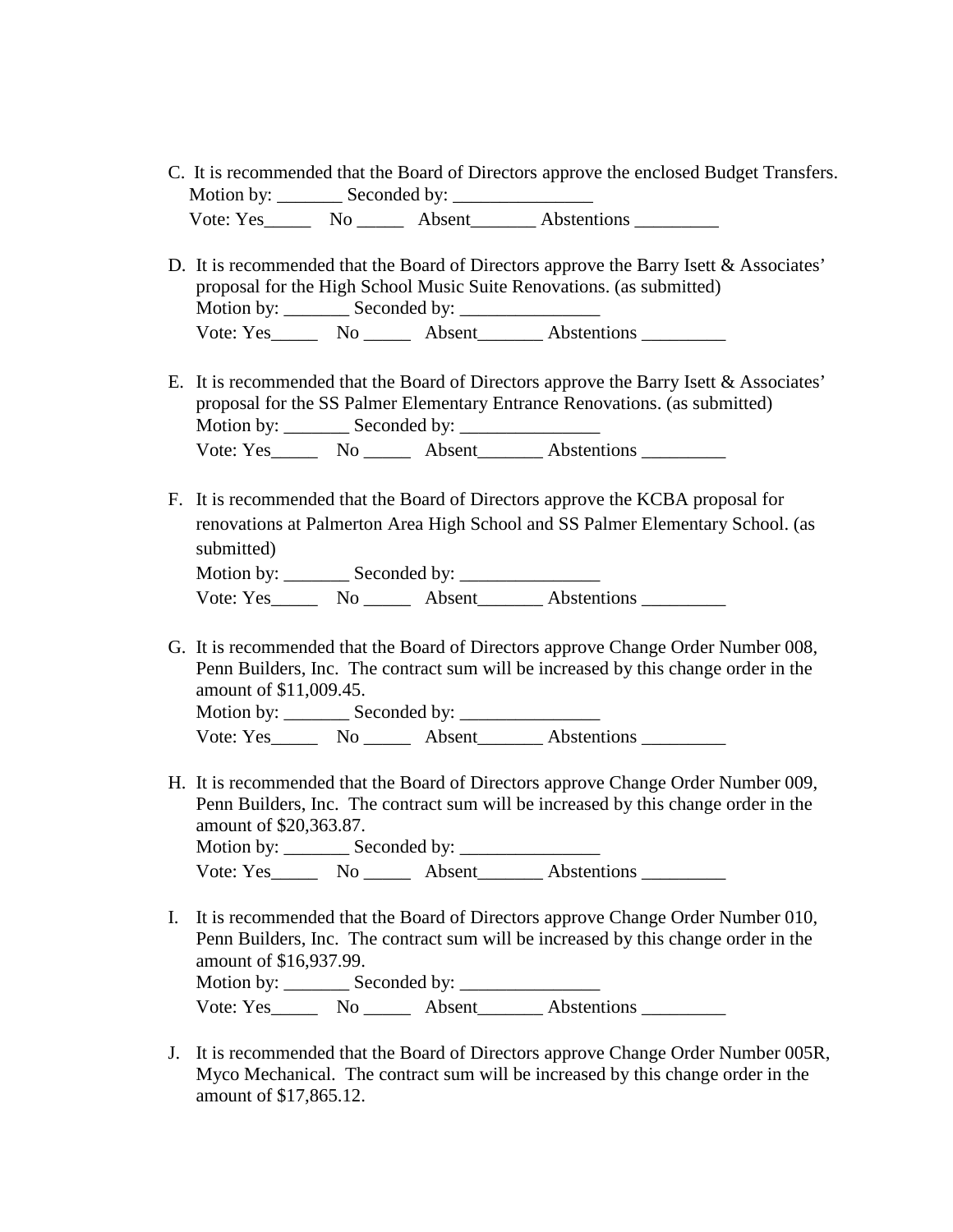| Motion by: | Seconded by: |        |             |
|------------|--------------|--------|-------------|
| Vote: Yes  | No           | Absent | Abstentions |

- K. It is recommended that the Board of Directors approve Change Order Number 006rev, Myco Mechanical. The contract sum will be increased by this change order in the amount of \$5,611.04. Motion by: \_\_\_\_\_\_\_ Seconded by: \_\_\_\_\_\_\_\_\_\_\_\_\_\_\_ Vote: Yes No Absent Abstentions
- L. It is recommended that the Board of Directors approve Change Order Number 007, Myco Mechanical. The contract sum will be increased by this change order in the amount of \$12,581.31. Motion by: \_\_\_\_\_\_\_ Seconded by: \_\_\_\_\_\_\_\_\_\_\_\_\_\_\_

Vote: Yes\_\_\_\_\_\_\_ No \_\_\_\_\_\_ Absent\_\_\_\_\_\_\_ Abstentions \_\_\_\_\_\_\_\_\_

M. It is recommended that the Board of Directors approve Change Order Number 008, Myco Mechanical. The contract sum will be increased by this change order in the amount of \$5,324.81.

Motion by: \_\_\_\_\_\_\_ Seconded by: \_\_\_\_\_\_\_\_\_\_\_\_\_\_\_ Vote: Yes\_\_\_\_\_\_\_ No \_\_\_\_\_\_\_ Absent\_\_\_\_\_\_\_\_ Abstentions \_\_\_\_\_\_\_\_\_\_

N. It is recommended that the Board of Directors approve Change Order Number 009, Myco Mechanical. The contract sum will be increased by this change order in the amount of \$11,190.71.

Motion by: \_\_\_\_\_\_\_ Seconded by: \_\_\_\_\_\_\_\_\_\_\_\_\_\_\_ Vote: Yes\_\_\_\_\_\_\_ No \_\_\_\_\_\_ Absent\_\_\_\_\_\_\_ Abstentions \_\_\_\_\_\_\_\_\_

O. It is recommended that the Board of Directors approve Change Order Number 007, George J. Hayden Electric. The contract sum will be increased by this change order in the amount of \$42,940.00.

Motion by: \_\_\_\_\_\_\_ Seconded by: \_\_\_\_\_\_\_\_\_\_\_\_\_\_\_ Vote: Yes\_\_\_\_\_\_\_ No \_\_\_\_\_\_\_ Absent\_\_\_\_\_\_\_\_ Abstentions \_\_\_\_\_\_\_\_\_

#### **10. OTHER**

A. It is recommended that the Board of Directors accept and approve the second reading of the following policies:

Policy #705 Safety Policy #709 Security of Buildings and Grounds Policy #907 School Visitors

Motion by: \_\_\_\_\_\_\_ Seconded by: \_\_\_\_\_\_\_\_\_\_\_\_\_\_\_

Vote: Yes\_\_\_\_\_\_\_ No \_\_\_\_\_\_ Absent\_\_\_\_\_\_\_ Abstentions \_\_\_\_\_\_\_\_\_\_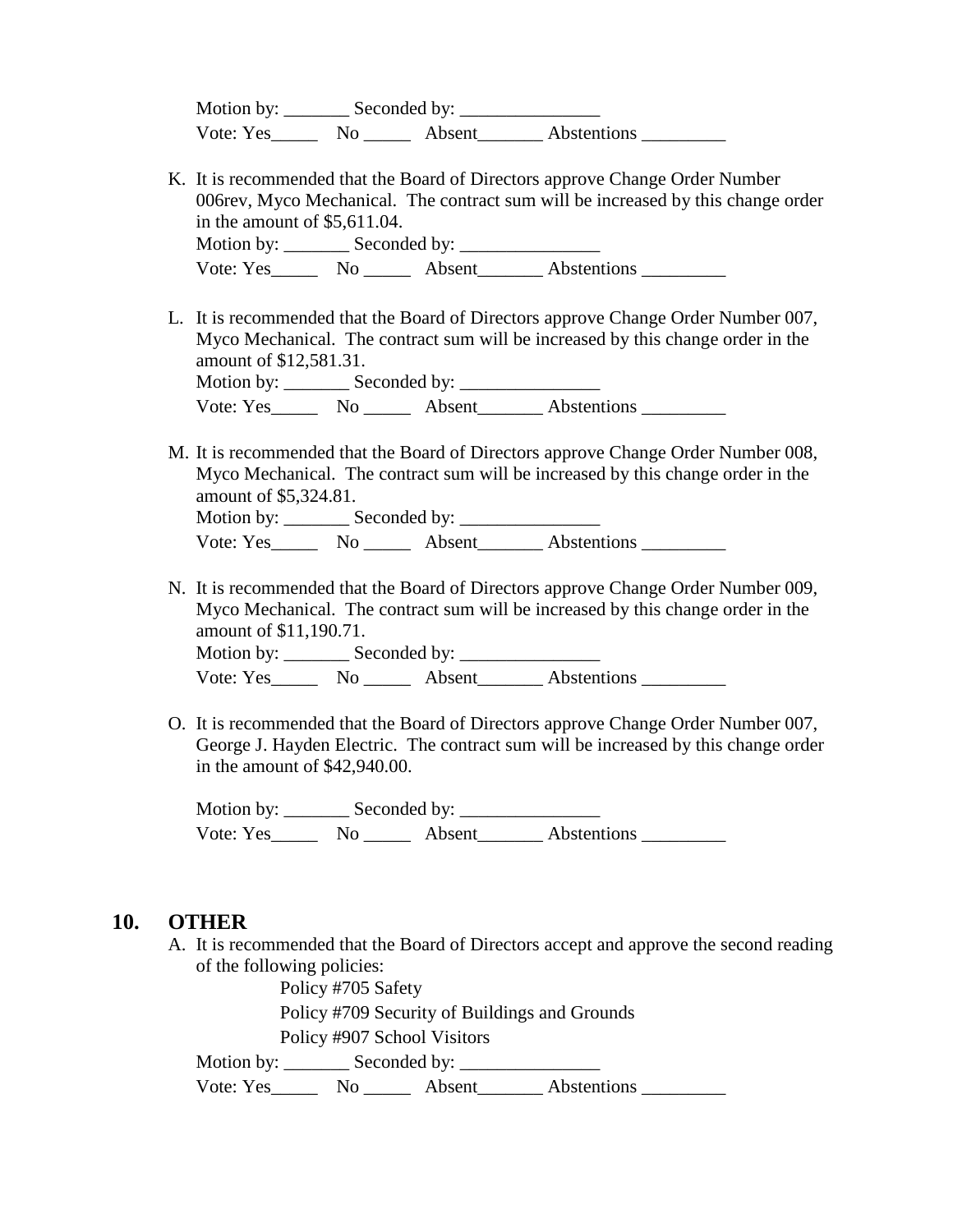B. It is recommended that the Board of Directors approve Melissa Kohler as the Middle School Field Hockey Coach at the rate of \$2,662 for the 2019-2020 school year. Motion by: \_\_\_\_\_\_\_ Seconded by: \_\_\_\_\_\_\_\_\_\_\_\_\_\_\_ Vote: Yes\_\_\_\_\_\_\_ No \_\_\_\_\_\_ Absent\_\_\_\_\_\_\_\_ Abstentions \_\_\_\_\_\_\_\_\_

### 10. **INFORMATION ITEMS:** (Enclosures)

- A. Enrollment, March 31, 2019
- B. LCCC Board Meeting Minutes, March 7, 2019
- C. LCCC President's Desk Newsletter, March 2019
- D. Board Summary

#### **11. PUBLIC PARTICIPATION:**

### **12. FOR THE GOOD OF THE ORDER:**

#### **13. ADJOURNMENT:**

 Motion by: \_\_\_\_\_\_ Seconded by: \_\_\_\_\_\_\_\_\_\_\_\_\_\_\_\_\_\_ Vote: Yes\_\_\_\_\_\_\_\_\_ No \_\_\_\_\_\_\_\_ Absent\_\_\_\_\_ Abstentions \_\_\_\_\_\_\_\_\_\_

# **PASD MEETING SCHEDULE:**

**Workshop:** Tuesday, May 7, 2019 at 5:30 PM **BOE Meeting:** Tuesday, May 21, 2019, at 6:30 PM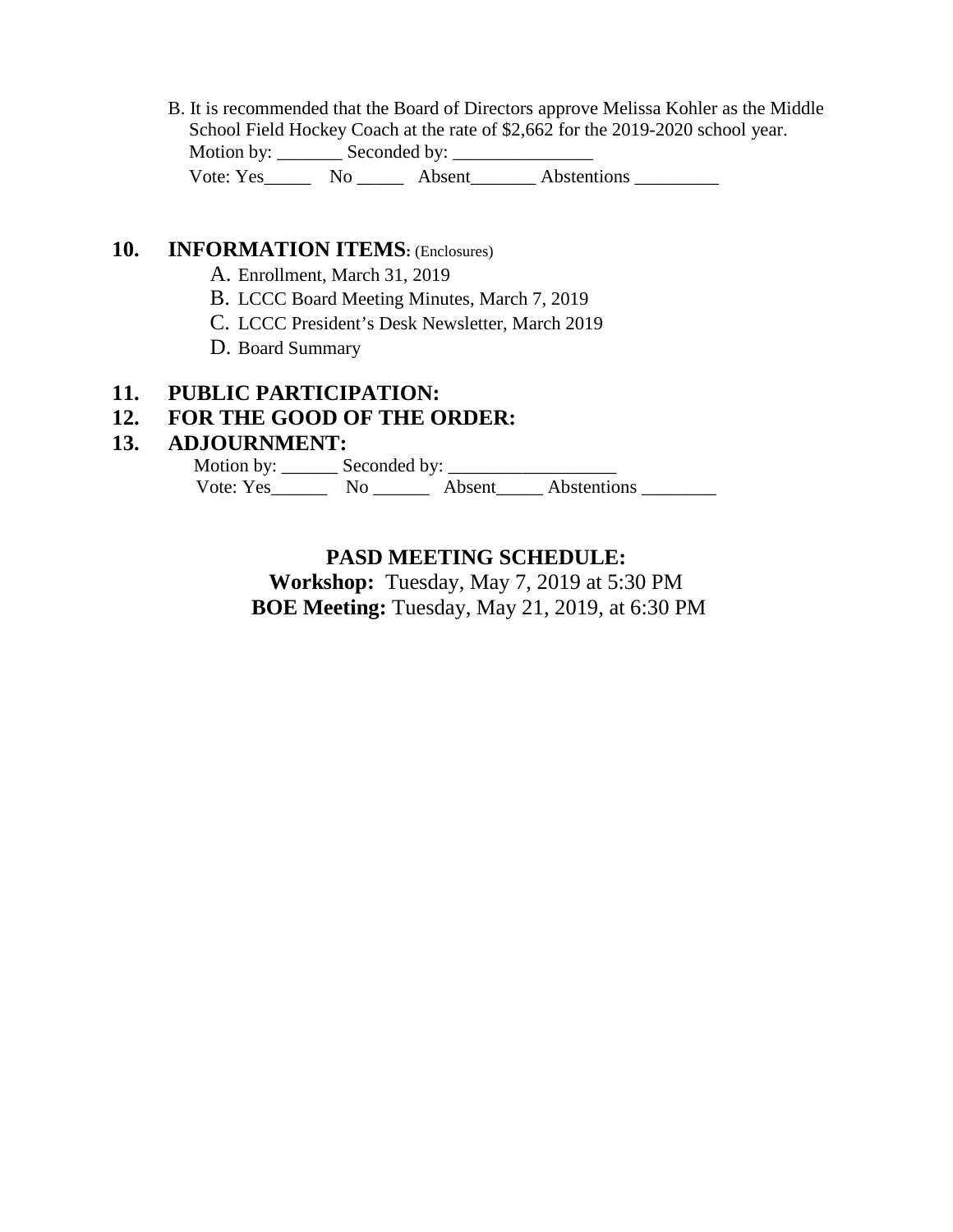# **PALMERTON AREA SCHOOL DISTRICT Consent Agenda**

#### **Tuesday, April 16, 2019**

#### **1. MEETING MINUTES:** (Enclosure 1)

Approve the minutes from March 19, 2019 meeting.

# **2. APPROVAL OF FINANCIAL REPORTS FOR DISTRICT ACCOUNTS:**

Approve the financial reports listed below:

- A. TREASURER'S REPORT (Enclosure 2)
- B. ACCOUNTS PAYABLE (Enclosure 3)

# **3. FISCAL:**

A. Approve the legal service consultation agreement with Sweet, Stevens, Katz, and Williams for the 2019-2020 school year at a cost of \$7,500.00, regarding special education and student services.

# **4. PERSONNEL:**

- A. Approve the attached tuition reimbursement.
- B. Approve Kerry Paulumbo and Raquel Hoffert as volunteer advisors for the P.L.U.R.A.L. Club for the 2018-2019 school year.
- C. Approve to contract Art Feinberg as an independent contractor school psychologist, as needed, not to exceed 120 days, for the 2019-2020 school year, at the rate of \$420/day.
- D. Approve Jo Lyn Gazo as a short-term HS substitute, effective May 20, 2019.
- E. Approve the removal of Leann DeAngelis from our substitute list.
- F. Approve the following Guest Teachers:
	- Emily Bittner Dianne Danner Albert Dommel Bonnie Dommel Sheila Dorney
- G. Approve Christine Greenzweig as Lead Custodian at Towamensing Elementary, effective July 1, 2019.
- H. Approve Amanda Sechrist as a Learning Support teacher, at Masters Step 5 (\$50,000 prorated) effective May 2, 2019.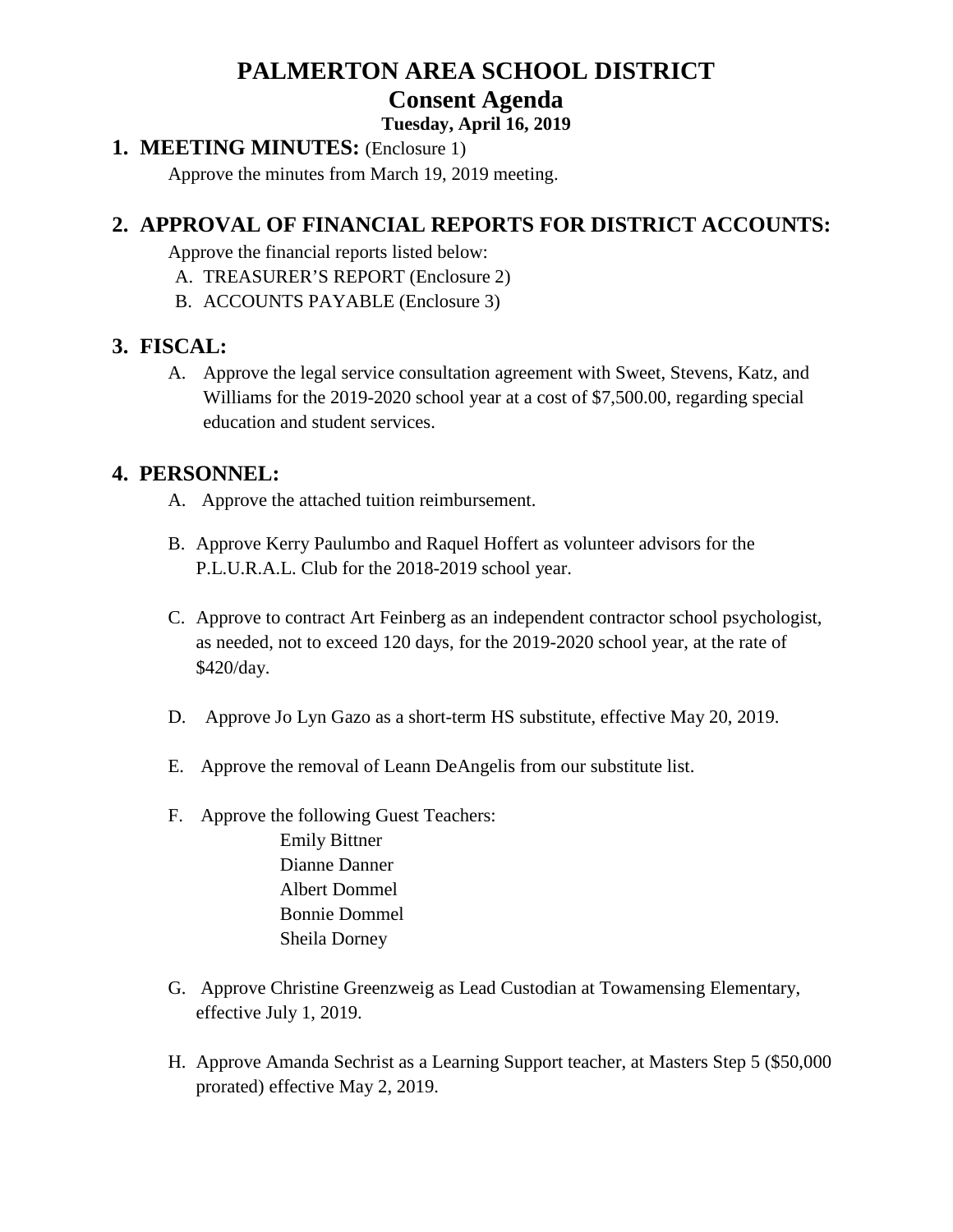I. Approve the following staff to work in our Extended School Year (ESY) program:

Teachers: Erin Brown, Shanna Koscinski, Marcy Zelinsky and Don McGorry

Instructional Aides: Maizee Heiney, Christine King, Kelly Heinrich, Sabrina Strausberger, and Jennifer Anthony.

Nurses: Michelle Bisbing and Megan Zurn

Speech: Tammy Hoffman

- J. Accept the resignation of Erin DeWitt, Instructional Aide in the High School Life Skills classroom, effective June 14, 2019
- K. Approve Jamie Frockowiak as a substitute secretary, effective April 17, 2019.
- L. Approve Rebecca Owens as a K-4 Substitute Teacher, effective April 17, 2019.
- M. Approve the following extra-curricular positions for the 2019-2020 school year:

| Paul McCrone            | Head Girls' Soccer Coach.               | \$4054     |
|-------------------------|-----------------------------------------|------------|
| Alfredo Ortiz Jr.       | 2/3 MS Football Coach                   | \$2,690.66 |
| Tara Frantz             | <b>Volunteer Field Hockey Coach</b>     |            |
| Amy Mertz               | <b>Cheerleading Varsity Advisor</b>     | \$2,482    |
| <b>Christine Delong</b> | Cheerleading JV Advisor                 | \$2,482    |
| <b>Magin Gursky</b>     | Jr High Cheerleading Advisor            | \$2,482    |
| <b>Adrianne Allen</b>   | <b>Volunteer Swimming Coach</b>         |            |
| <b>Bruce Bubser</b>     | <b>Volunteer Swimming Coach</b>         |            |
| Janice Blouse           | <b>Volunteer Swimming Coach</b>         |            |
| Julia Dougherty         | Volunteer Swimming Coach                |            |
| Ken Termini             | Boys' Basketball Coach                  | \$6,165    |
| <b>Maurice Moore</b>    | Asst. Boys' Basketball Coach            | \$4,036    |
| Jeremy Coleman          | Asst. Boys' Basketball Coach            | \$4,036    |
| <b>Brian Stevko</b>     | Asst. Boys' Basketball Coach            | \$4,036    |
| Art George III          | Volunteer Boys' Basketball Coach        |            |
| <b>Jason Gehman</b>     | Volunteer Boys' Basketball Coach        |            |
| Dan Beck                | Head Girls' Basketball Coach            | \$6,165    |
| <b>Brian Morgan</b>     | Asst. Girls' Basketball Coach           | \$4,036    |
| Paul McCrone            | Asst. Girls' Basketball Coach           | \$4,036    |
| <b>Jeff Bennett</b>     | 1/2 Asst. Girls' Basketball Coach       | \$2018     |
| Jim Hay                 | <b>Volunteer Girls Basketball Coach</b> |            |
| <b>Justin Petersen</b>  | <b>Head Wrestling Coach</b>             | \$6165     |
| Erick Kresge            | <b>Asst. Wrestling Coach</b>            | \$4036     |
| Jake Christman          | <b>Asst. Wrestling Coach</b>            | \$4036     |
| <b>Dillon Masington</b> | <b>Asst. Wrestling Coach</b>            | \$4036     |
| Zach Christman          | <b>Volunteer Wresting Coach</b>         |            |
| <b>Josh Evans</b>       | <b>Volunteer Wrestling Coach</b>        |            |